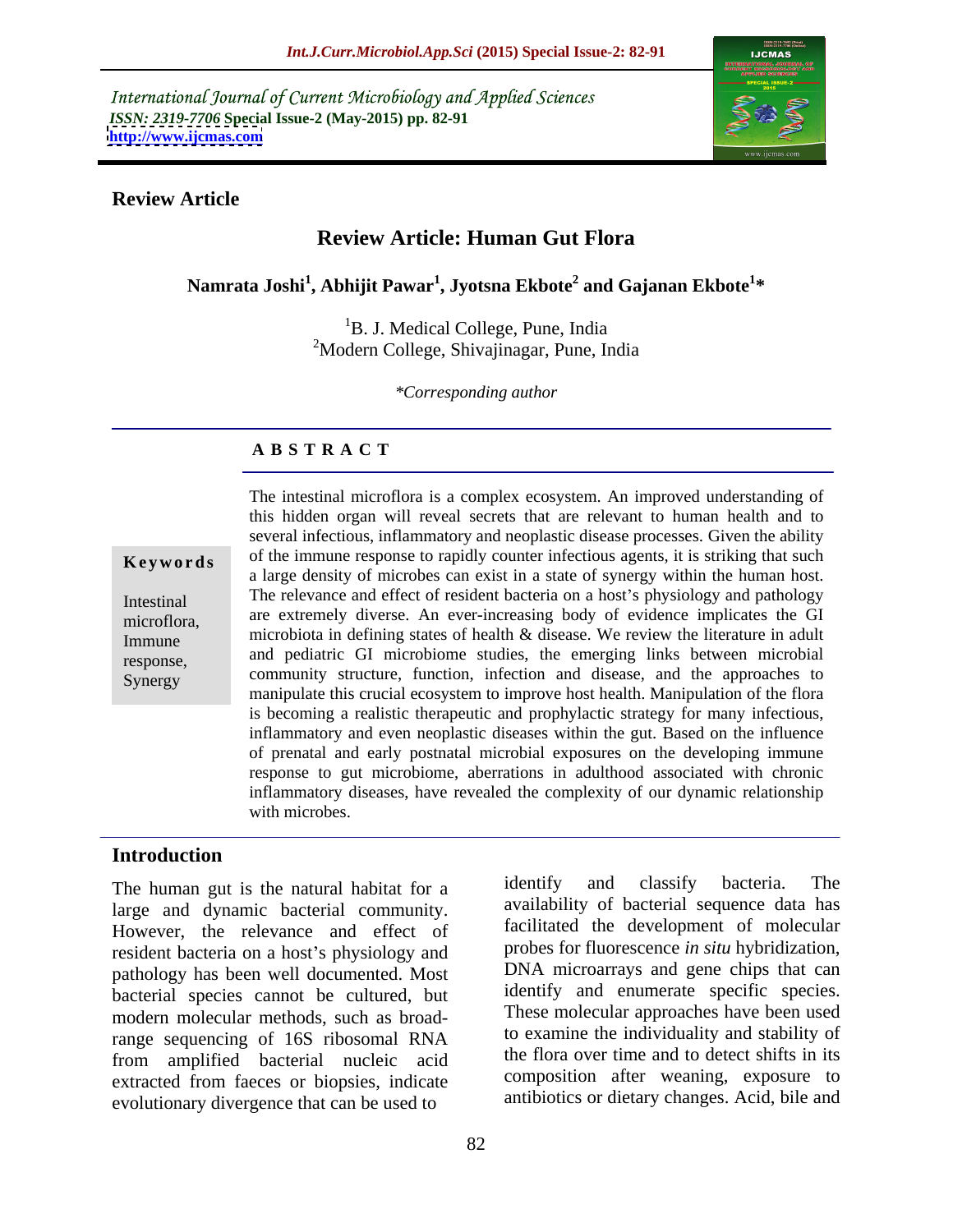pancreatic secretions hinder the colonization directly sample gut contents by either  $-10^{12}$  bacteria per gram of colonic content,<br>which contributes to 60% of faecal mass. The fetal gut is sterile but colonization begins immediately after birth and is infant diet, hygiene levels and medication (Gronlund *et al.,* 1999).

Host-flora communication at the mucosal Oligomerization Domain/caspase

Host defence requires an accurate fundamental role in immune-cell activation interpretation of the microenvironment to in response to specific microbial-associated distinguish commensal organisms from episodic pathogens and a precise regulation of subsequent responses. The epithelium provides the first sensory line of defence and active sampling of resident bacteria, pathogens and other antigens is mediated by Hostinflammatory responses to pathogenic three main types of immunosensory cell. bacteria and other stress signals are pivotally

First, surface *enterocytes* serve as afferent sensors of danger within the luminal microenvironment by secreting chemokines and cytokines those alert and direct innate and adaptive immune responses to the

Second*, M cells* that overlie lymphoid follicles sample the environment and transport luminal antigens to subadjacent dendritic cells and other antigen-presenting cells. 2004; Neish *et al.,* 2000; Petrof *et al.,* 2004).

have a pivotal immunosensory role and can specific signalling via TLR4 by elevating

of the stomach and proximal small intestine entering or extending dendrites between by most bacteria. However, bacterial density surface enterocytes without disrupting tight increases in the distal small intestine, and in junctions (Rescigno *et al.,* 2001). Dendritic the large intestine rises to an estimated  $10^{11}$  cells can ingest and retain live commensal which contributes to 60% of faecal mass. In mode where immune responses to influenced by the mode of delivery, the as a gatekeeper, the mesenteric lymph node bacteria and travel to the mesenteric lymph node where immune responses to commensal bacteria are induced locally (Macpherson and Uhr, 2004). Thus, acting prevents access of commensal bacteria to the internal milieu.

Probiotics and prebiotics are known to have The ability of immunosensory cells to a role in prevention or treatment of some discriminate pathogenic from commensal diseases [\(www.webmd](http://www.webmd)). bacteria is mediated, in part, by two major **Patho-physiology** systems—the family of Toll-like receptors surface: recruitment domain isoforms (*NOD/CARD*; host pattern recognition receptor *(PRR) (TLRs)* and the Nucleotide-binding Oligomerization Domain/caspase Cario, 2005). These PRRs have a molecular patterns.

> Effector mechanisms of the commensal flora: experience and the set of the set of the set of the set of the set of the set of the set of the set of the set of the set of the set of the set of the set of the set of the set of the set of the set of the set of th

controlled by the transcription factor nuclear factor *(NF)-kB.* Several distinct mechanisms by which commensal bacteria limit NF-kB signaling have been elucidated.

infected site (Shanahan, 2005). proteasome function. Degradation of the These include inhibition of epithelial NF-kB counter-regulatory factor or nuclear export of the NF-kB subunit, p65, through a peroxisome proliferator-activated receptor (PPAR) dependent pathway (Kelly *et al.,*

Third, intestinal *dendritic cells* themselves Some commensal bacteria might inhibit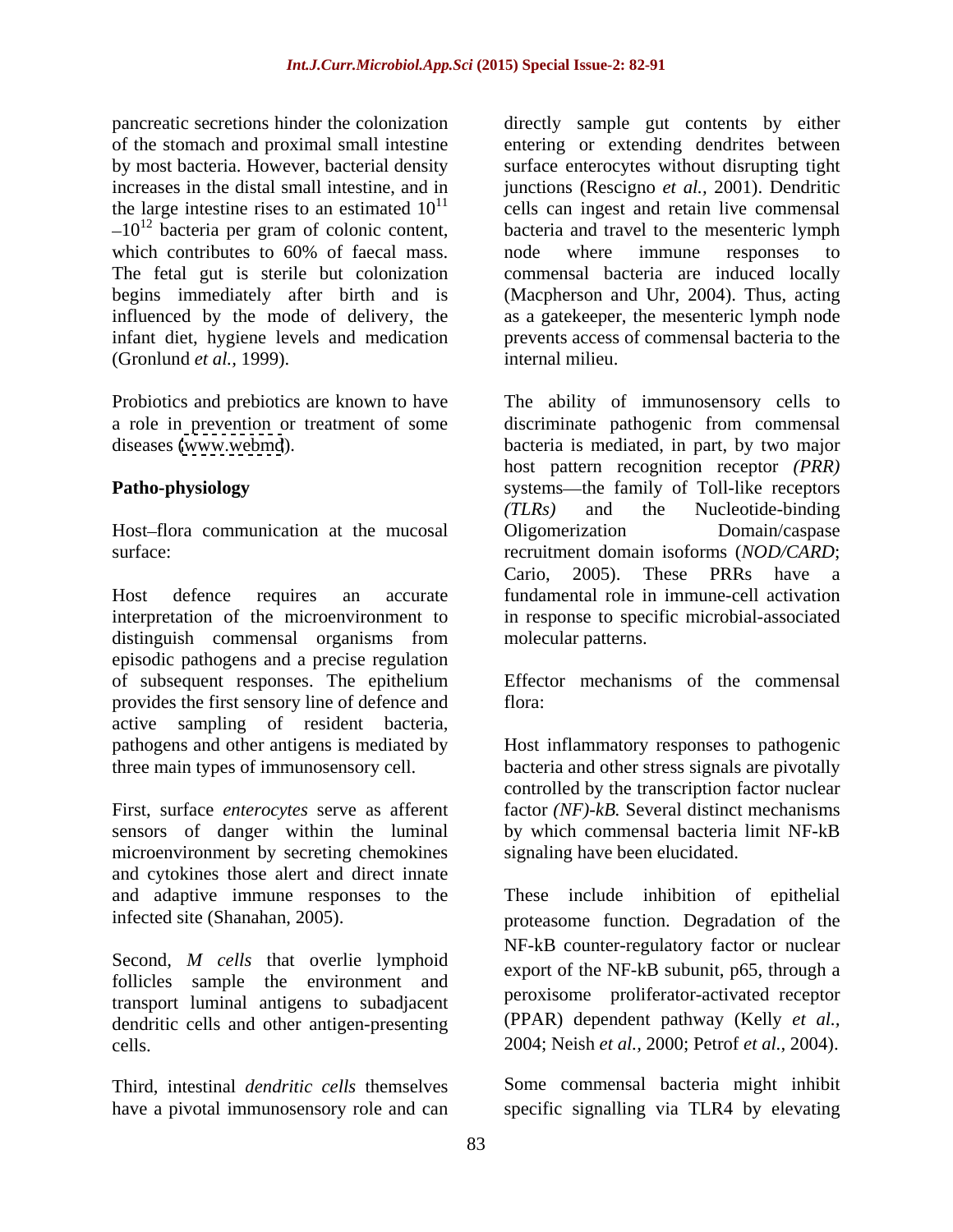dependent target genes in a negativefeedback loop (Dubuquoy *et al.,* 2003).

Induction of transforming growth factor- $\Box$  2008). and nerve growth factor, and mitogen<br>Administration of antibiotics: Antibiotic activated protein kinase and protein kinase B pathways have also been implicated in the

molecules resembling those of the surface of the host, could contribute to immune

## **Factors affecting gut flora development**

obese subjects exhibit a dramatic tenfold shift in the ratio of Firmicutes to  $\frac{100}{25(1)}$  the set of the functioning and, in particular, the Bacteroidetes (from 3:1 to 35:1), two of the major phyla present in the human GI tract<br>(Ege *et al.*, 2006; Wegienka *et al.*, 2009). (Ley RE *et al.*, 2006). This altered (Ege *et al.*, 2006; weglenka *et al.*, 2009).<br>Schaub *et al.* (2009) demonstrated that community structure is associated with a shift in function, resulting in increased energy harvest from ingested food; unexpended excess energy is deposited as adipose tissue (Turnbaugh *et al.,* 2006).

Diet: Diet can dramatically impact the composition of the gut microbial community (Turnbaugh *et al.,* 2006). A high-fat diet has been associated with an increase in Firmicutes and Proteobacteria and a concomitant decrease in Bacteroidetes in both wild-type mice (Hildebrandt *et al.,* 2009). In humans, a high-fat diet resulted in a similar phylogenetic shift in the GI microbiome associated with obesity; this restructuring is largely due to dietary selective pressure, which promotes

PPAR expression and uncoupling NF-kB- organisms optimally poised to metabolize and import readily available carbon sources, particularly simpler sugars, such as glucose, fructose and sucrose (Turnbaugh *et al.,* 2008).

anti-inflammatory effects mediated by unintentional state of dysbiosis (Collins *et*  various commensal bacteria (Ma *et al., al.,* 2009). Despite the dramatic impact 2004; Yan and Polk, 2002) antibiotic administration has on the gut Molecular mimicry of host molecules: appears to be relatively resilient; once Commensals bacteria display surface administration of antibiotics has ceased, the hyporesponsiveness.<br>dramatically alters the composition of the Administration of antibiotics: administration dramatically impacts the native microbial community, leading to an microbiota, the community in healthy adults gut microbiome largely returns to a pretherapy consortium after 4 weeks (Dethlefsen *et al.,* 2008). However, this gut microbiome.

Obesity: Compared with lean individuals, to environmental stimuli, particularly Environmental exposure: Maternal exposure to environmental stimuli, particularly microbes during pregnancy, plays an important role in postnatal immune functioning and, in particular, the subsequent development of allergic disease (Ege *et al.,* 2006; Wegienka *et al.,* 2009).Schaub *et al.* (2009) demonstrated that mothers exposed to farms and farm animals during pregnancy were less likely to have children who developed allergies and asthma. These prenatal exposures were associated with increased number and function of cord blood T regulatory (Treg) cells, which are linked to lower Th2 cytokine secretion (increased Th2 cytokine secretion is a characteristic of an allergic response. The exposure to household pets (cats and dogs) has also been shown to protect against allergic disease development (Wegienka *et al.,* 2009) and it is hypothesized that this protection is, as with farm animal exposures, mediated via microbes. Pet exposure is associated with lower cord blood IgE levels (Aichbhaumik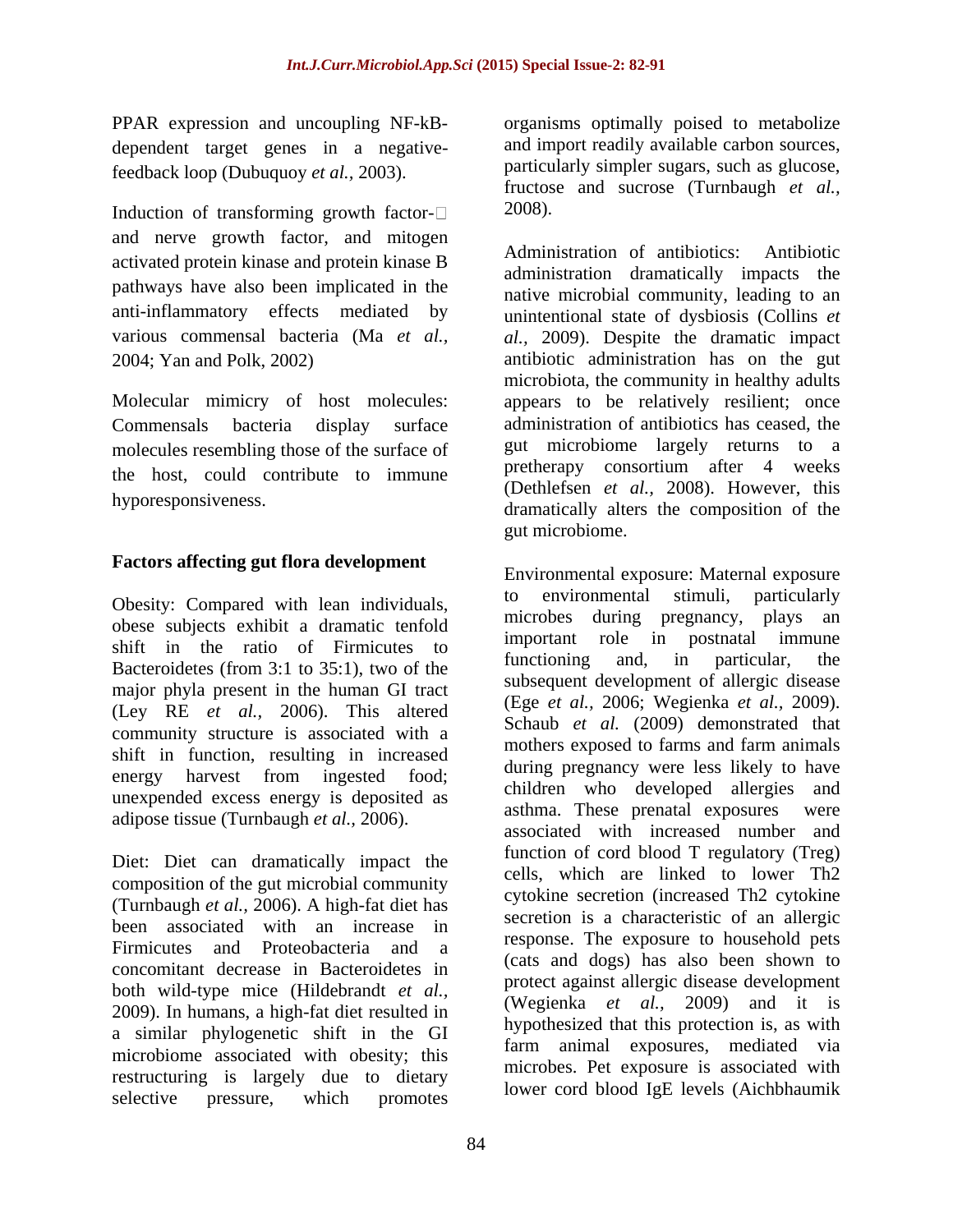*et al.,* 2008), which is particularly pertinent

feeding: Although a well-functioning human intestine teems with a variety of microbial life, serious illness, long-term intravenous feeding, and wipe out much of this diversity. When a patient spends a long time in ICU,

Vaginal delivery: Leads to exposure to maternal vaginal microbiome, typically

Breast feed Vs formula – based diet: Breast 2009), colonization by pathogenic species (immune exclusion) (Bollinger  $et al., 2003$ ; Bollinger indigestible oligosaccharides promotes the growth of specific bacterial families such as ligands for pathogens, preventing their mucosal attachment. Thus the components

given the crucial role that IgE plays in fetal indirectly enhance mucosal barrier function immune system functioning and that and shape immune development. In addition elevated cord blood IgE levels associated to protection against allergic disease with subsequent development of allergic development, breastfeeding has also been disorders. associated with defense against neonatal Serious illness and Long-term intravenous analysis is provided in (Owen *et al.,* 2005) of breast milk serve to both directly and diarrhea, necrotizing colitis, obesity (meta and Type II diabetes.

## **Disease and disorders due to alteration of gut flora**

the gut undergoes near-complete ecologic Aberrations in gut microbiota associated collapse [\(www.webmd](http://www.webmd)). with a number of diseases and disorders composed of commensal organisms progression and severity of HIV (Gori *et al.,* commonly found in the lower GI tract 2008). Disruption of the gut microbiome, (Tannock *et al.,* 1990). These infants termed dysbiosis, is frequently accompanied typically possess higher abundances of by overgrowth of pathogenic bacteria or certain *Bifidobacterium* and *Bacteroides*  fungi, in conjunction with significant loss of species, which have been associated with microbial diversity or key functional groups health-promoting effects. and an inflammatory response by the host milk provides nutritional support, it development (Gori *et al.*, 2008). Dysbiosis facilitates transfer of bioactive agents, for hasbeen associated with an imbalance example, maternal secretory IgA, which between populations of inflammation provides passive immunoprotection and mediating T-helper cells (Th1, Th2 and sequester commensal species in the neonatal Th17) and anti-inflammatory Treg cells. intestine and promote biofilm formation an Prolonged overproduction of Th1- and aspect that has been argued to facilitate Th17-associated cytokines has been linked colonization by protective native gut with Inflammatory Bowel Disease (IBD) bacteria (immune inclusion) and prevent (overproduction of Th1 for Crohn's disease exclusion) (Bollinger *et al.,* 2003; Bollinger and ulcerative colitis (Fujino *et al.,* 2003). *et al.,* 2006). Other components of breast IBD patient appears unable to reprogram milk modulate the developing mucosal towards a noninflammatory state suggesting immune response, while the presence of that low levels of certain microbial species the Bifidobacteriaceae and may act as decoy butyrate-producers, which belong to the including allergic disease development (Penders *et al.,* 2007; Penders *et al.,* 2007), colon cancer (Scanlan *et al.,* 2008), and even (Manichanh *et al.,* 2006; Willing *et al.,* which contributes to disease mediating T-helper cells (Th1, Th2 and Th17) and anti-inflammatory Treg cells. (Fuss IJ et al 1996) and Th17 for both CD maintain a proinflammatory state (Hanauer *et al.,* 2006). At a functional level, the *Clostridium leptum* group of the Firmicutes, are less abundant in the GI microbiome of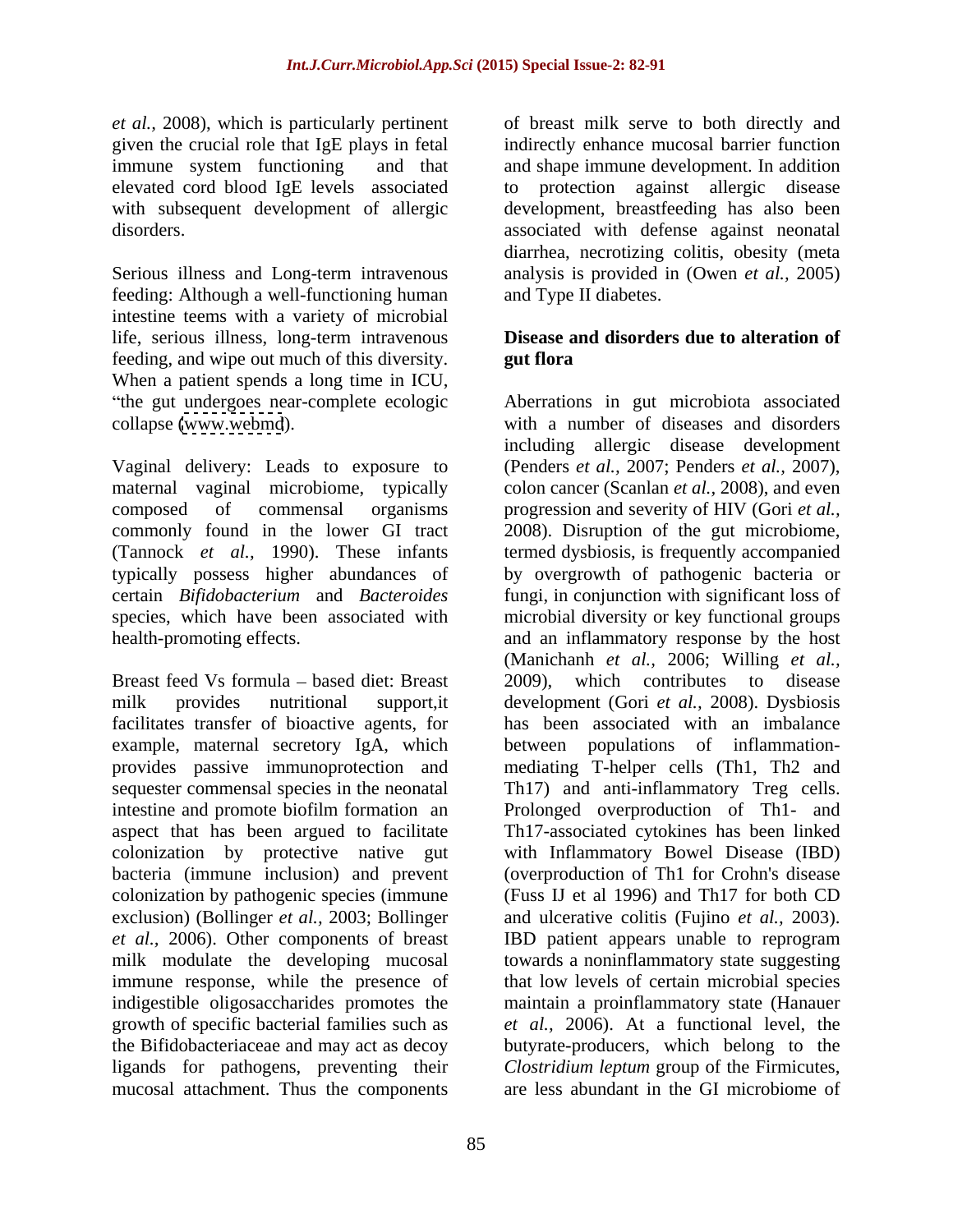*Faecalibacterium prausnitzii*, a butyrate producing bacterium with anti-inflammatory properties (Willing *et al.,* 2009), is significantly reduced in abundance in the

IBD patients. Butyrate is an essential ileum of CD patients (Willing *et al.,* 2009; regulator of gene expression, inflammation, Frank *et al.*, 2007) in parallel with increased differentiation and apoptosis, and is a major numbers of *E. coli* (Willing *et al.,* 2009). energy source for the mucosa-associated This emphasizes the key role a number of microbial community. distinct bacterial species play in maintaining inflammatory homeostasis and that loss of key functional organisms leads to pathogen overgrowth associated with chronic inflammatory illness.

| Table.1 Most common anaerobic and aerobic genera (Ann M.O'Hara a<br>and Fergus Shanahan, |  |  |
|------------------------------------------------------------------------------------------|--|--|
| 2006)                                                                                    |  |  |

| Anaerobic genera   Aerobic genera |               |
|-----------------------------------|---------------|
| Bifidobacterium                   | Escherichia   |
| Clostridium                       | Enterococcus  |
| Bacteroides                       | Streptococcus |
| Eubacterium                       | Klebsiella    |

**Table.2** Functions of intestinal flora (Ann M.O'Hara and Fergus Shanahan, 2006)

| <b>Protective function</b>  | <b>Structural function</b>                | <b>Metabolic function</b>       |
|-----------------------------|-------------------------------------------|---------------------------------|
|                             |                                           |                                 |
| 1. Pathogen displacement.   | 1. Barrier fortification.                 | 1. Control intestinal           |
| 2. Nutrient and receptor    | 2. Induction of IgA                       | epithelial cell differentiation |
| competition with pathogen   | Antibody                                  | and proliferation.              |
| 3. Production of            | $\overline{\phantom{a}}$ 3. Immune system | 2. Metabolize dietary           |
| antimicrobial factors e.g.  | development                               | carcinogens.                    |
| bacteriocins, lactic acids. |                                           | 3. Synthesize vitamins e.g.     |
|                             |                                           | vit-K, biotin, folate.          |
|                             |                                           | 4. Ferments non-digestible      |
|                             |                                           | dietary residue                 |
|                             |                                           | <b>5.</b> Iron absorption       |
|                             |                                           | 6. Salvage of energy.           |
|                             |                                           |                                 |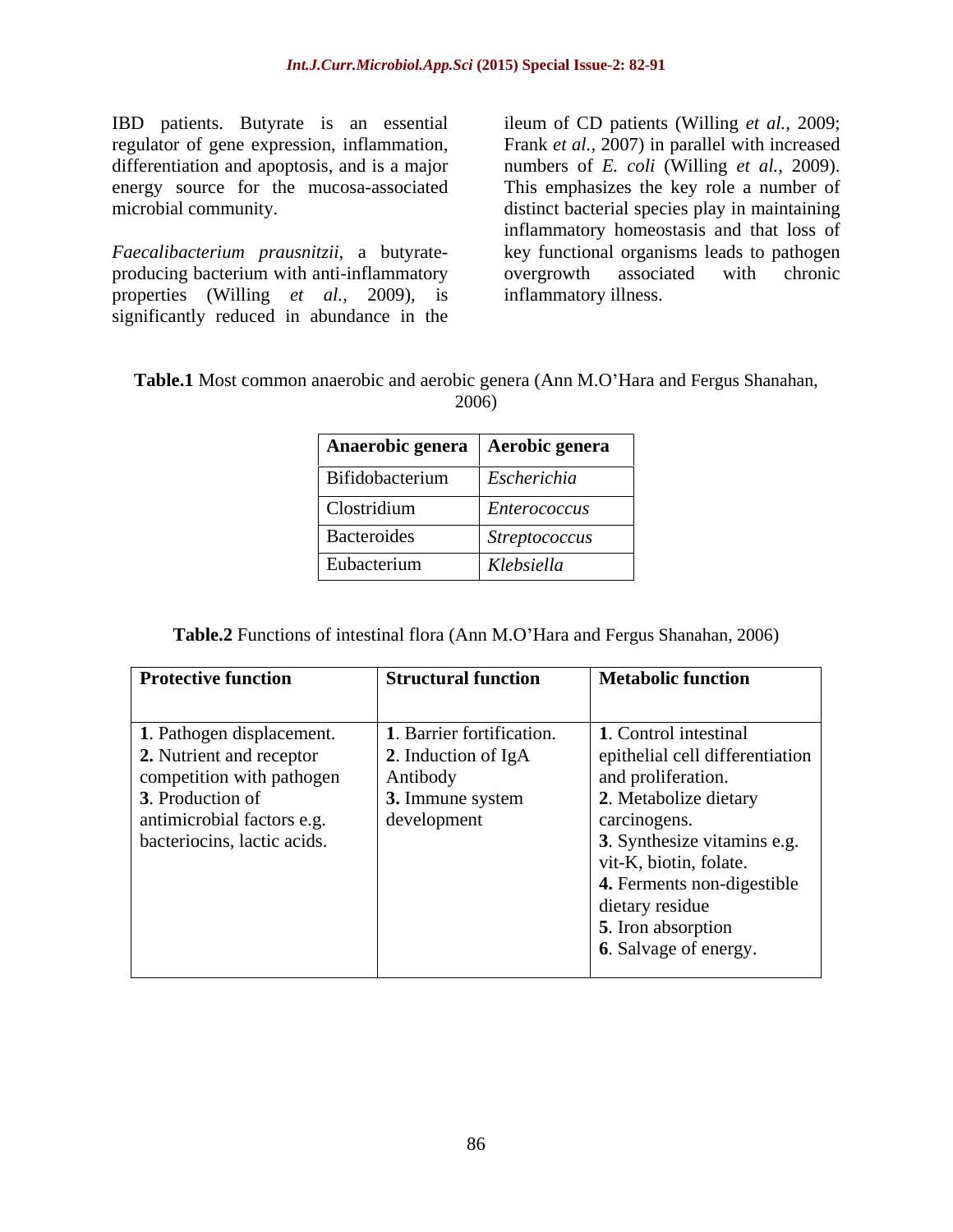| Pre- and postnatal microbial • Mothers exposed to farm<br>Atopy and asthma (Penders   exposures appear key to   animals during pregnancy are  <br><i>et al.</i> , 2007)<br>appropriate<br>development.<br>Mode of delivery and<br>nutrient<br>uptake<br>important factors for GI<br>community<br>and protection against presumed to be microbially<br>subsequent atopic disease mediated.<br>development. |                                                                    |
|-----------------------------------------------------------------------------------------------------------------------------------------------------------------------------------------------------------------------------------------------------------------------------------------------------------------------------------------------------------------------------------------------------------|--------------------------------------------------------------------|
|                                                                                                                                                                                                                                                                                                                                                                                                           |                                                                    |
|                                                                                                                                                                                                                                                                                                                                                                                                           |                                                                    |
|                                                                                                                                                                                                                                                                                                                                                                                                           | immune less likely to have children                                |
|                                                                                                                                                                                                                                                                                                                                                                                                           | who develop asthma and                                             |
|                                                                                                                                                                                                                                                                                                                                                                                                           | allergies                                                          |
|                                                                                                                                                                                                                                                                                                                                                                                                           |                                                                    |
|                                                                                                                                                                                                                                                                                                                                                                                                           | are $\bullet$ Early exposure to cat(s)                             |
|                                                                                                                                                                                                                                                                                                                                                                                                           | $ $ and/or $\log(s)$ is protective                                 |
|                                                                                                                                                                                                                                                                                                                                                                                                           | development against atopic diseases,                               |
|                                                                                                                                                                                                                                                                                                                                                                                                           |                                                                    |
|                                                                                                                                                                                                                                                                                                                                                                                                           |                                                                    |
|                                                                                                                                                                                                                                                                                                                                                                                                           |                                                                    |
|                                                                                                                                                                                                                                                                                                                                                                                                           | • Infants born through the birth                                   |
|                                                                                                                                                                                                                                                                                                                                                                                                           | canal are exposed to and                                           |
|                                                                                                                                                                                                                                                                                                                                                                                                           | colonized by<br>specific                                           |
|                                                                                                                                                                                                                                                                                                                                                                                                           | and<br>Bifidobacteria                                              |
|                                                                                                                                                                                                                                                                                                                                                                                                           | <b>Bacteroides</b> species                                         |
|                                                                                                                                                                                                                                                                                                                                                                                                           |                                                                    |
|                                                                                                                                                                                                                                                                                                                                                                                                           | · Breast-fed infants possess                                       |
|                                                                                                                                                                                                                                                                                                                                                                                                           | functionally distinct GI                                           |
|                                                                                                                                                                                                                                                                                                                                                                                                           | microbiomes compared with                                          |
|                                                                                                                                                                                                                                                                                                                                                                                                           | formula-fed children.                                              |
| Colon cancer (CC) (Scanlan   High<br>abundance                                                                                                                                                                                                                                                                                                                                                            | $\left  \cdot \right $ Overall bacterial diversity                 |
| <i>et al.</i> , 2008)<br><i>Clostridium leptum</i> and increased for CC patients                                                                                                                                                                                                                                                                                                                          |                                                                    |
| Clostridium coccoides                                                                                                                                                                                                                                                                                                                                                                                     | healthy<br>with<br>compared                                        |
| subgroups in CC patient GI $\vert$ controls                                                                                                                                                                                                                                                                                                                                                               |                                                                    |
| bacterial communities.                                                                                                                                                                                                                                                                                                                                                                                    |                                                                    |
|                                                                                                                                                                                                                                                                                                                                                                                                           | • CC patients exhibited GI                                         |
|                                                                                                                                                                                                                                                                                                                                                                                                           | bacterial<br>community                                             |
|                                                                                                                                                                                                                                                                                                                                                                                                           | instability compared with                                          |
|                                                                                                                                                                                                                                                                                                                                                                                                           | healthy controls                                                   |
|                                                                                                                                                                                                                                                                                                                                                                                                           | • Microbial butyrate                                               |
|                                                                                                                                                                                                                                                                                                                                                                                                           | production is thought to                                           |
|                                                                                                                                                                                                                                                                                                                                                                                                           |                                                                    |
|                                                                                                                                                                                                                                                                                                                                                                                                           | reduce the chances of $CC$<br>development (Willing <i>et al.</i> , |
|                                                                                                                                                                                                                                                                                                                                                                                                           | 2009)                                                              |

**Table.3** Diseases and disorders due to aberrations in the human gut microbiome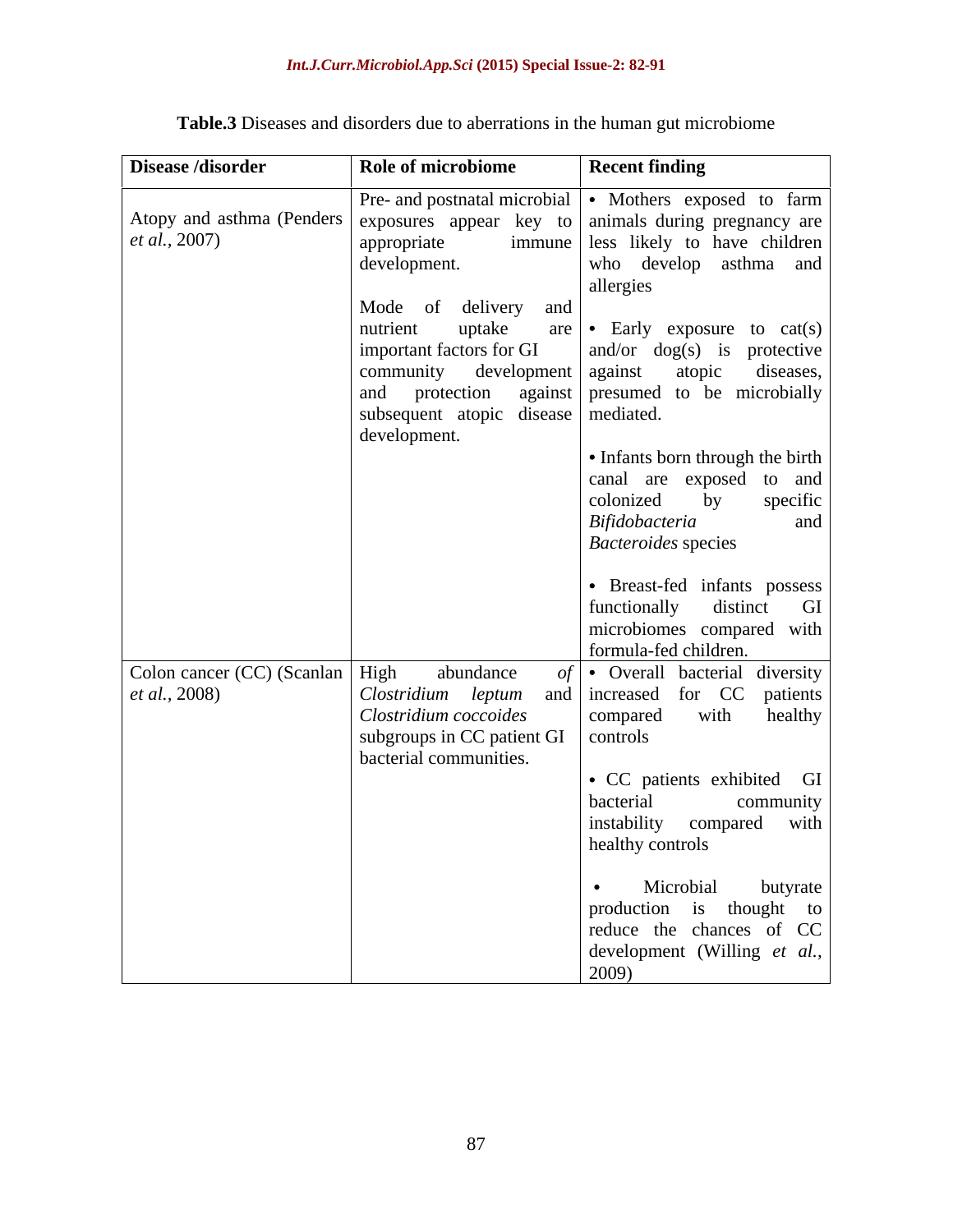| HIV (Gori et al., 2008)     |                                                | Gut microbiome dysbiosis • Dysbiosis and intestinal                                     |
|-----------------------------|------------------------------------------------|-----------------------------------------------------------------------------------------|
|                             |                                                | may be critical for inflammation may be critical                                        |
|                             | pathogenesis                                   | to impairment of the GI                                                                 |
|                             |                                                | microbial structure and                                                                 |
|                             |                                                | function in early stages of HIV                                                         |
|                             |                                                | infection.                                                                              |
|                             |                                                |                                                                                         |
|                             |                                                | $\bullet$ Low abundance of                                                              |
|                             |                                                | Bifidobacteria and lactobacilli                                                         |
|                             |                                                |                                                                                         |
|                             |                                                | detected in gut microbiomes of                                                          |
|                             |                                                | early-stage HIV infection                                                               |
|                             |                                                | (Willing <i>et al.</i> , 2009)                                                          |
|                             |                                                | IBD (Fuss <i>et al.</i> , 1996; $\cdot$ Immune response to gut   Crohn's disease (IBDC) |
| Zhang <i>et al.</i> , 2007) | microbial Community.                           |                                                                                         |
|                             |                                                | • Characteristics of GI                                                                 |
|                             |                                                | • Composition of $GI$ dysbiosis include lower counts                                    |
|                             |                                                | microbiota contributes to $\sigma$ of <i>Clostridium leptum</i> ,                       |
|                             | inflammation.                                  | Bacteroides<br>uniformis,                                                               |
|                             |                                                | Firmicutes, <i>Bacteroides</i> and                                                      |
|                             |                                                | • Treg-promoting organisms   higher abundances of $E$ . coli,                           |
|                             | depleted; overgrowth of Proteobacteria and     |                                                                                         |
|                             | bacteria that induce <i>Bacteroides ovatus</i> |                                                                                         |
|                             | proinflammatory Th17                           |                                                                                         |
|                             | cell populations.                              | $\bullet$ Lower number of                                                               |
|                             |                                                | Faecalibacterium prausnitzii,                                                           |
|                             |                                                | butyrate producing bacterium,                                                           |
|                             |                                                | found in parallel with                                                                  |
|                             |                                                | increased $E.$ coli.                                                                    |
|                             |                                                |                                                                                         |
|                             |                                                | Ulcerative colitis (IBDU)                                                               |
|                             |                                                |                                                                                         |
|                             |                                                | Lower levels of                                                                         |
|                             |                                                | Bifidobacteria<br>and                                                                   |
|                             |                                                | Clostridium<br>coccoides                                                                |
|                             |                                                | reported in comparison to                                                               |
|                             |                                                | healthy individuals                                                                     |
|                             |                                                |                                                                                         |
|                             |                                                | · Differential Clostridium                                                              |
|                             |                                                |                                                                                         |
|                             |                                                | leptum and lactobacilli profiles                                                        |
|                             |                                                | identified by DGGE analysis                                                             |
|                             |                                                | of IBDU and healthy subjects                                                            |
|                             |                                                | (Zhang et al., 2007)                                                                    |
|                             |                                                |                                                                                         |

CC: Colon cancer; DGGE: Density gradient gel electrophoresis; GI: Gastrointestinal; IBD: Inflammatory bowel disease; IBDC: Irritable bowel disease-Crohn's disease; IBDU: Irritable bowel disease-ulcerative colitis; IBS: Irritable bowel syndrome; NEC: Necrotizing enterocolitis.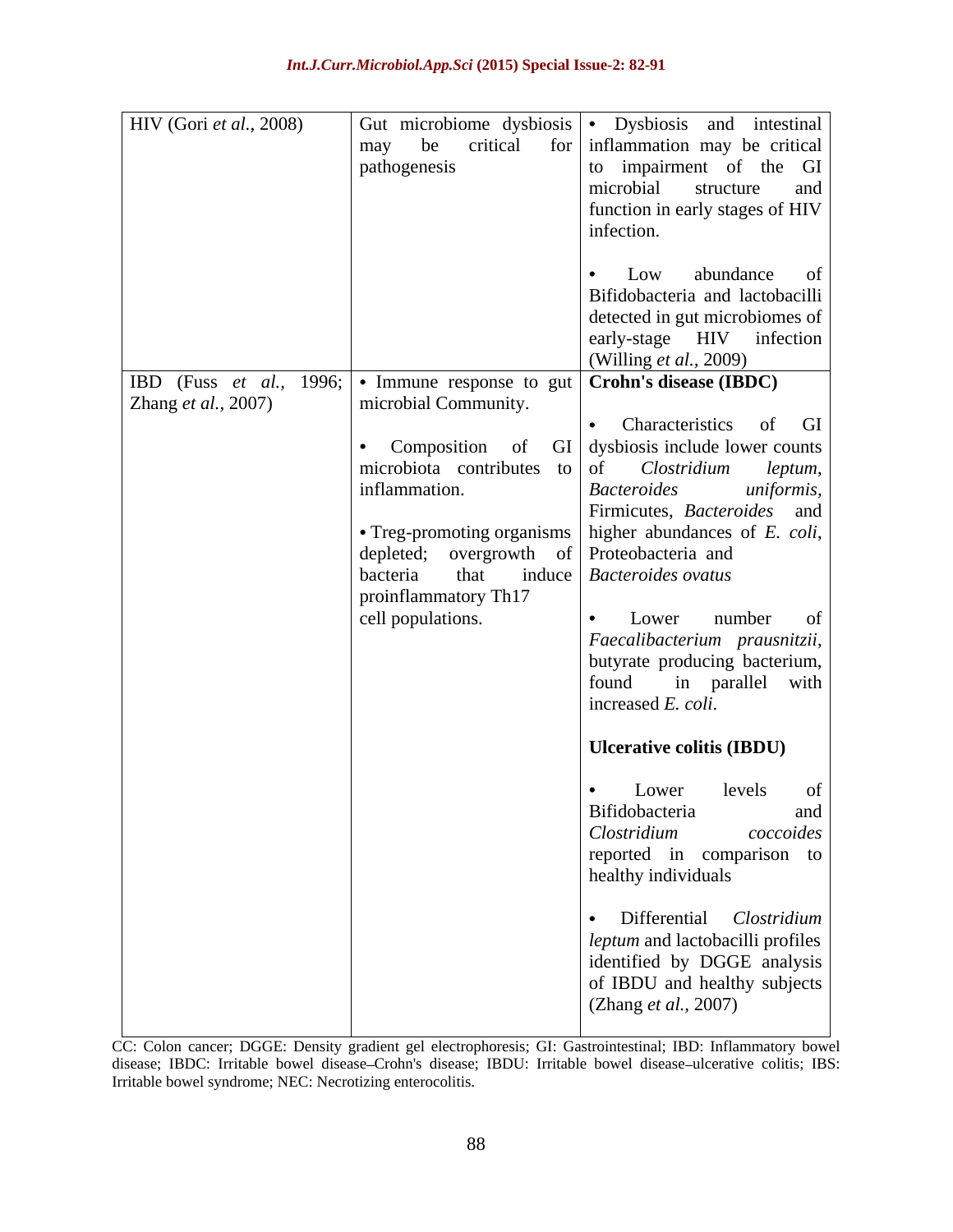Owing to the increased prevalence of them and can increase production of diseases and disorders associated with gut important anti-inflammatory compounds, microbiota imbalances (Table 3) and the fact such as butyrate, without the conventional that traditional treatments such as antibiotic caveats of probiotic competitiveness or administration appear to have the potential for long-term disruption, microbial manipulation of the host microbiome to treat chronic diseases has become the focus of recent renewed interest. Manipulation may be elicited through pro-, pre- or symbiotic.

**Probiotics:** First suggested by Metchnikoff in 1907, probiotic therapy represents alteration of the gut microbiota by single layer of epithelial cells Enteric<br>supplementation with live microorganisms bacteria form a natural defence barrier and supplementation with live microorganisms that function to inhibit pathogen adherence

- 1. improve the intestinal epithelial and
- 2. produce bacteriocins 2006).
- 3. increase IgA production
- 

nondigestible food ingredients that improve host health by stimulating the growth or activity of colonic bacteria, have now been reclassified to include components that are resistant to gastric acidity, hydrolysis by gastrointestine, are fermented by the gut microbial species beneficial to the host's

Synbiotics are supplements composed of a<br>combination of both probiotics and

inflammatory diseases. They have the advantage of promoting subsets of existing

**Role of probiotics**  native GI bacterial community members (e.g., Bifidobacteria) capable of degrading colonization efficiency.

to the mucosa metabolic effects on the epithelium mucosal barrier function organ (Ann M.O'Hara and Fergus Shanahan, Host-microbe interactions occur primarily along mucosal surfaces, and one of the largest interfaces is the human intestinal mucosa. The intestine is adapted to bi directional host flora exchange and harbours a diverse bacterial community that is separated from the internal milieu by only a single layer of epithelial cells Enteric bacteria form a natural defence barrier and exert numerous protective, structural and collectively, the flora has a metabolic activity equal to a virtual organ within an organ (Ann M.O'Hara and Fergus Shanahan,<br>2006).

4. downregulate proinflammatory Manipulation of the flora is becoming a cytokine secretion. The realistic therapeutic and prophylactic Prebiotics, originally defined as and even neoplastic diseases within the gut. host enzymes and absorption by the upper prenatal and early postnatal microbial microbiota, and stimulate growth of response to gut microbiome, aberrations in health. **inflammatory** diseases, have revealed the combination of both probiotics and lifestyle, diet and the use of antimicrobials prebiotics. are just some of the factors implicated in Prebiotics also represent a promising inflammatory disorders that have a approach for the management of demonstrated basis in altered GI microbial realistic therapeutic and prophylactic strategy for many infectious, inflammatory However, the promise of pharmabiotics is unlikely to be completely fulfilled without greater attention to the secrets held within the forgotten inner organ represented by the enteric microflora. Based on the influence of exposures on the developing immune adulthood associated with chronic complexity of our dynamic relationship with microbes. Relatively recent changes in increased prevalence of a range of community structure and function.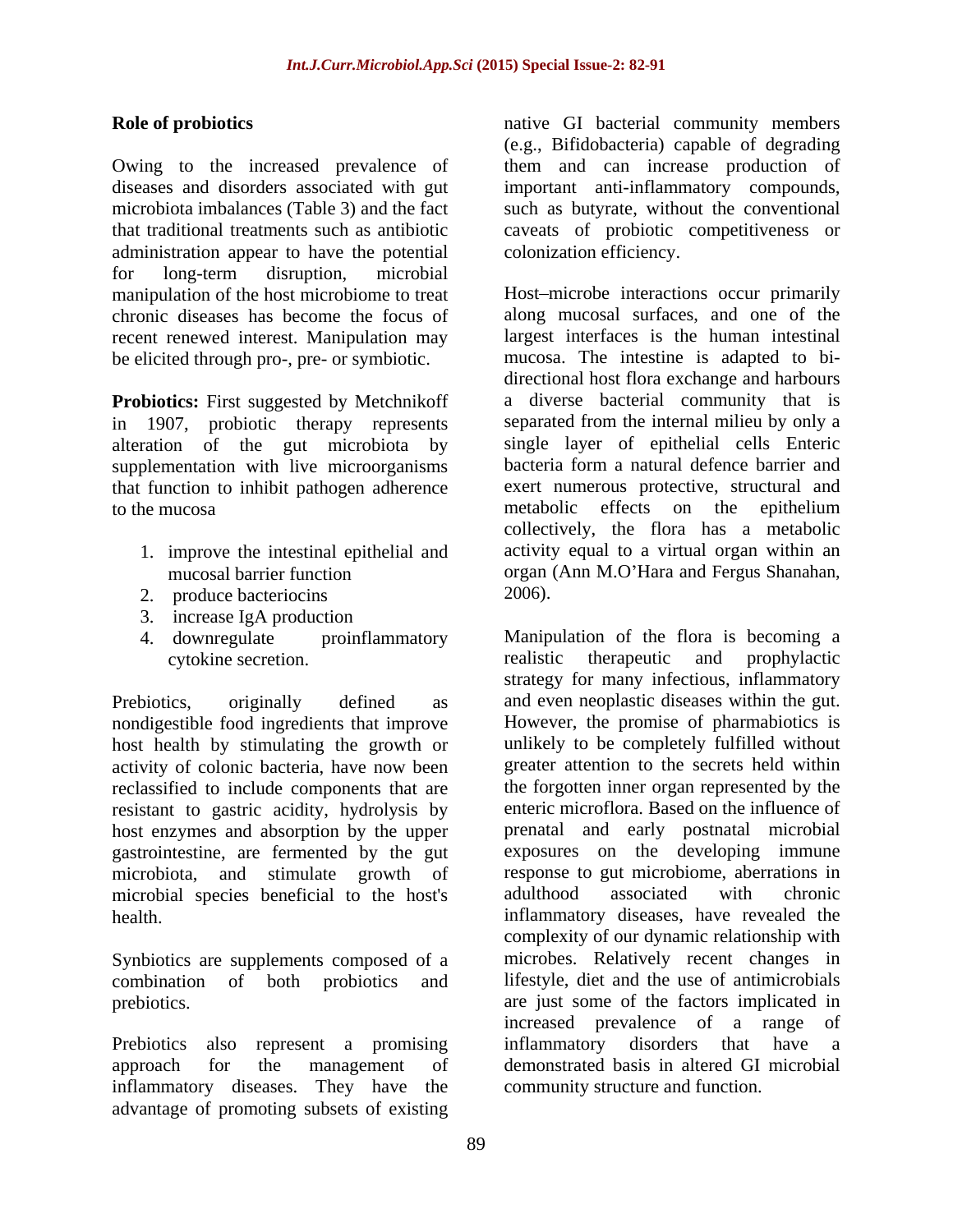With respect to pre-, pro-, symbiotics initial results are promising, even though resiliency of t<br>randomized large-scale studies with well-<br>perturbations. randomized, large-scale studies with well characterized patient populations who are supplemented with controlled dosages of specific well-characterized supplements, and whose samples are examined using highresolution microbiome composition and children. J Allergy<br>functional analyses are necessary to fully  $2006;117(4):817-823$ . functional analyses, are necessary to fully appreciate the therapeutic effects.

- Aichbhaumik N, Zoratti EM, Strickler R, *et al.* Proc Natl Acad Sci USA Prenatal exposure to household pets<br>2007;104(34):13780-13785. influences fetal immunoglobulin E
- The gut flora as a forgotten organ. University of Ireland, Cork, Ireland.
- Bollinger RR, Everett ML, Palestrant D, Love SD, Lin SS, Parker W. Human secretory immunoglobulin A may contribute to Immunology 2003;109(4):580–587. Secretion of IE-<br>
(3):1261–1270.
- Bollinger RR, Everett ML, Wahl SD, Lee YH, Orndorff PE, Parker W. Secretory formation by environmental strains of *Escherichia coli*: role of type 1 pili. MolImmunol 2006;43(4):378-387.
- Collins S, Denou E, Verdu E, Bercik P. The Liver Dis 2009;41(12):850–853.
- Dethlefsen L, Huse S, Sogin ML, Relman DA. The pervasive effects of an antibiotic on by deep 16S rRNA sequencing. PLoS administration reduced intestinal  $I_{\text{CUT}}$   $R_{\text{D}}$   $R_{\text{L}}$   $R_{\text{L}}$   $R_{\text{L}}$   $R_{\text{L}}$   $R_{\text{L}}$   $R_{\text{L}}$   $R_{\text{L}}$   $R_{\text{L}}$   $R_{\text{L}}$   $R_{\text{L}}$   $R_{\text{L}}$   $R_{\text{L}}$   $R_{\text{L}}$   $R_{\text{L}}$   $R_{\text{L}}$   $R_{\text{L}}$   $R_{\text{$ demonstrated a rapid return to the

cessation of treatment, underscoring the resiliency of the adult gut microbiota to perturbations.

- Ege MJ, Bieli C, Frei R, *et al.* Prenatal farm exposure is related to the expression of receptors of the innate immunity and to atopic sensitization in school-age children. J Allergy Clin Immunol 2006;117(4):817 823.
- **References**<br>
of microbial community imbalances in Frank DN, St Amand AL, Feldman RA, Boedeker EC, Harpaz N, Pace NR. Molecular-phylogenetic characterization human inflammatory bowel diseases. Proc Natl Acad Sci USA 2007;104(34):13780–13785.
- production. Clin Exp Allergy runno 5, Andon A, Bannoa 5, et al. mercasca  $2008;38(11):1787-1794.$ Ann M.O'Hara and Fergus Shanahan, 2006.<br>
The milliam and Sergus Shanahan, 2006.<br>
2003;52(1):65–70. Fujino S, Andoh A, Bamba S, *et al.* Increased expression of interleukin 17 in inflammatory bowel disease.  $2003;52(1):65-70.$ 
	- Alimentary Pharmabiotic Centre,  $\overrightarrow{AB}$  Disperses  $CD4 + \overrightarrow{b}$  Disperses  $CD4 + \overrightarrow{b}$ University College Cork, National Displace CD4+ lanting propria (LT) biofilm formation in the gut.  $\frac{1}{2}$  contains the contract merchange increased Fuss IJ, Neurath M, Boirivant M, *et al.* Disparate CD4+ lamina propria (LP) lymphokine secretion profiles in inflammatory bowel disease: Crohn's disease LP cells manifest increased secretion of IFN- $\gamma$ , whereas ulcerative colitis LP cells manifest increased secretion of IL-5. J Immunol 1996;157  $(3):1261-1270.$
	- IgA and mucinmediated biofilm **information** and the surfaction of Gori A, Tincati C, Rizzardini G, *et al.* Early impairment of gut function and gut flora supporting a role for alteration of gastrointestinal mucosa in human immunodeficiency virus pathogenesis. J Clin Microbiol 2008;46(2):757-758.
	- putative role of the intestinal microbiota epidemiology, pathogenesis, and putative intestinal microbiota in the irritablebowel syndrome. Dig<br>therapeutic opportunities. Inflamm Hanauer SB. Inflammatory bowel disease: epidemiology, pathogenesis, and therapeutic opportunities. Inflamm Bowel Dis 2006;12(5):S3-S9.
	- the human gut microbiota, as revealed<br>composition of the murine gut Biol  $2008;6$   $(11):e280$ . Culture-<br>Contractive decay  $2000:127(5):1716$ ITTLESS. Culture-<br>
	ITTLESS. Culture-<br>
	Gastroenterology 2009;137(5):1716-<br>
	1724. e1-2. Hildebrandt MA, Hoffmann C, Sherrill-Mix SA, *et al.* High-fat diet determines the composition of the murine gut microbiome independently of obesity. Gastroenterology 2009;137(5):1716  $1724. e1 - 2.$
	- microbial diversity, which also  $\frac{L(y)}{M}$  and  $\frac{L(y)}{M}$  and  $\frac{M(x)}{M}$  and  $\frac{M(x)}{M}$  are  $\frac{M(x)}{M}$  and  $\frac{M(x)}{M}$  and  $\frac{M(x)}{M}$  are  $\frac{M(x)}{M}$  and  $\frac{M(x)}{M}$  are  $\frac{M(x)}{M}$  and  $\frac{M(x)}{M}$  are  $\frac{M(x)}{M}$  a pretreatment microbiota following  $\frac{144}{444}$   $\frac{(7122) \cdot 1022}{1022}$ Ley RE, Turnbaugh PJ, Klein S, Gordon JI. Microbial ecology: human gut microbes associated with obesity. Nature 2006;<br>444 (7122):1022-1023. 444 (7122):1022 1023.